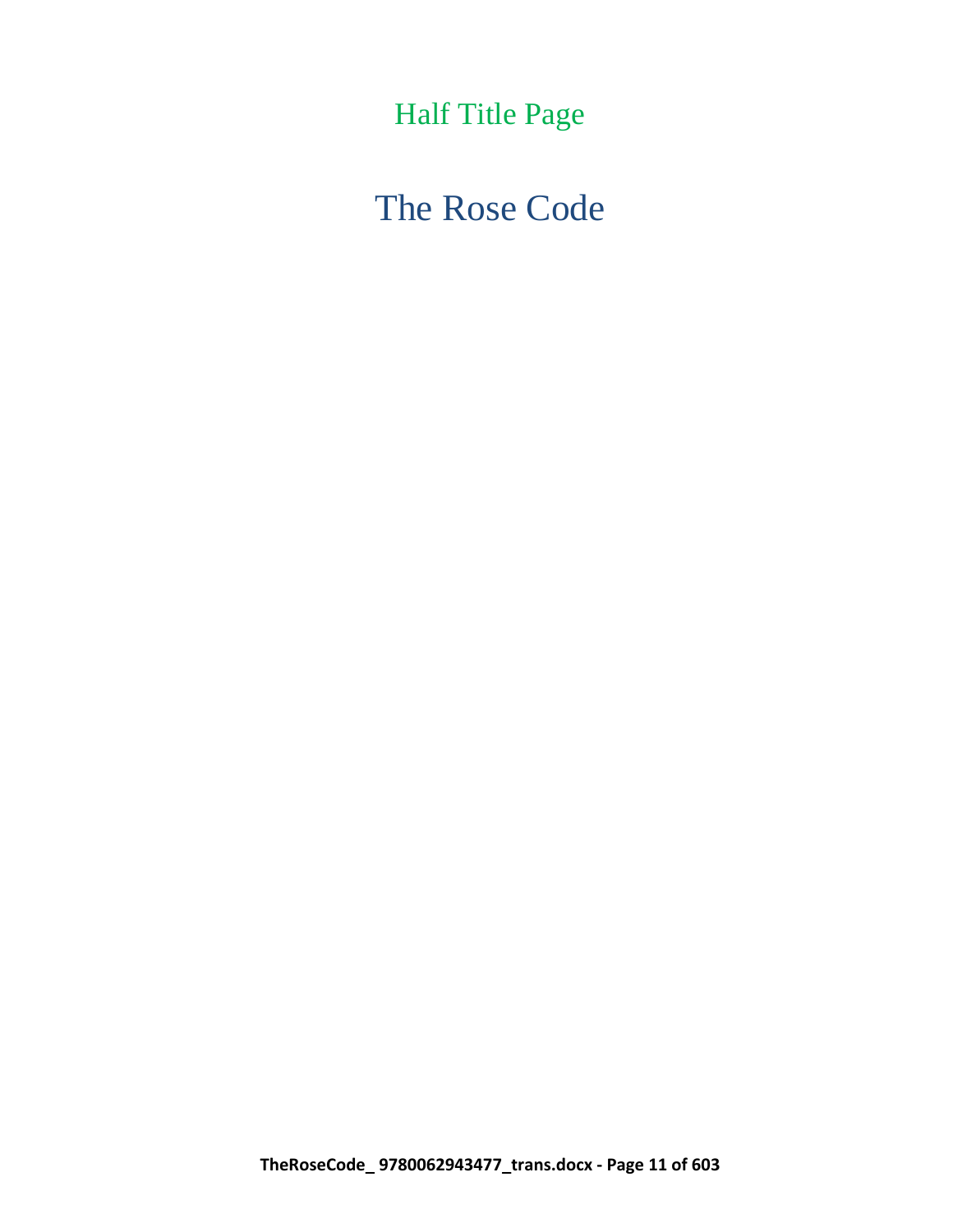# Prologue

# **Prologue**

#### **NOVEMBER 8, 1947**

#### *London*

The enigma arrived in the afternoon post, sealed, smudged, and devastating.

Osla Kendall stood, twenty-six years old, dark-haired, dimpled, and scowling, in the middle of a tiny Knightsbridge flat that looked as if it had been bombed by Junkers, wearing nothing but a French lace slip and a bad mood as she looked over the piles of silk and satin exploding over every surface. *Twelve Days Until The Wedding of the Century!* this morning's *Tatler* had gushed. Osla worked for the *Tatler*; she'd had to write the whole ghastly column. *What are YOU going to wear?*

Osla picked up a rose satin gown with whorls of crystal beading. "What about you?" she asked it. "Do you say `I look simply smashing and I couldn't care less that he's marrying someone else'?" What on earth did you wear to a wedding when you wanted your appearance to say `I can't outshine the beastly bride but I'd really, really like to'? Etiquette lessons at finishing school never touched *that* one. Whatever the outfit, everyone in the congregation would know that before the bride came along, Osla and the bridegroom were—

A knock sounded. Osla flung on a robe to answer it. Her flat was tiny, all she could afford on her *Tatler* salary if she wanted to live alone *and* be close to the center of things. "Darling, no maid? No doorman?" Her mother had been appalled. "Move in with me until you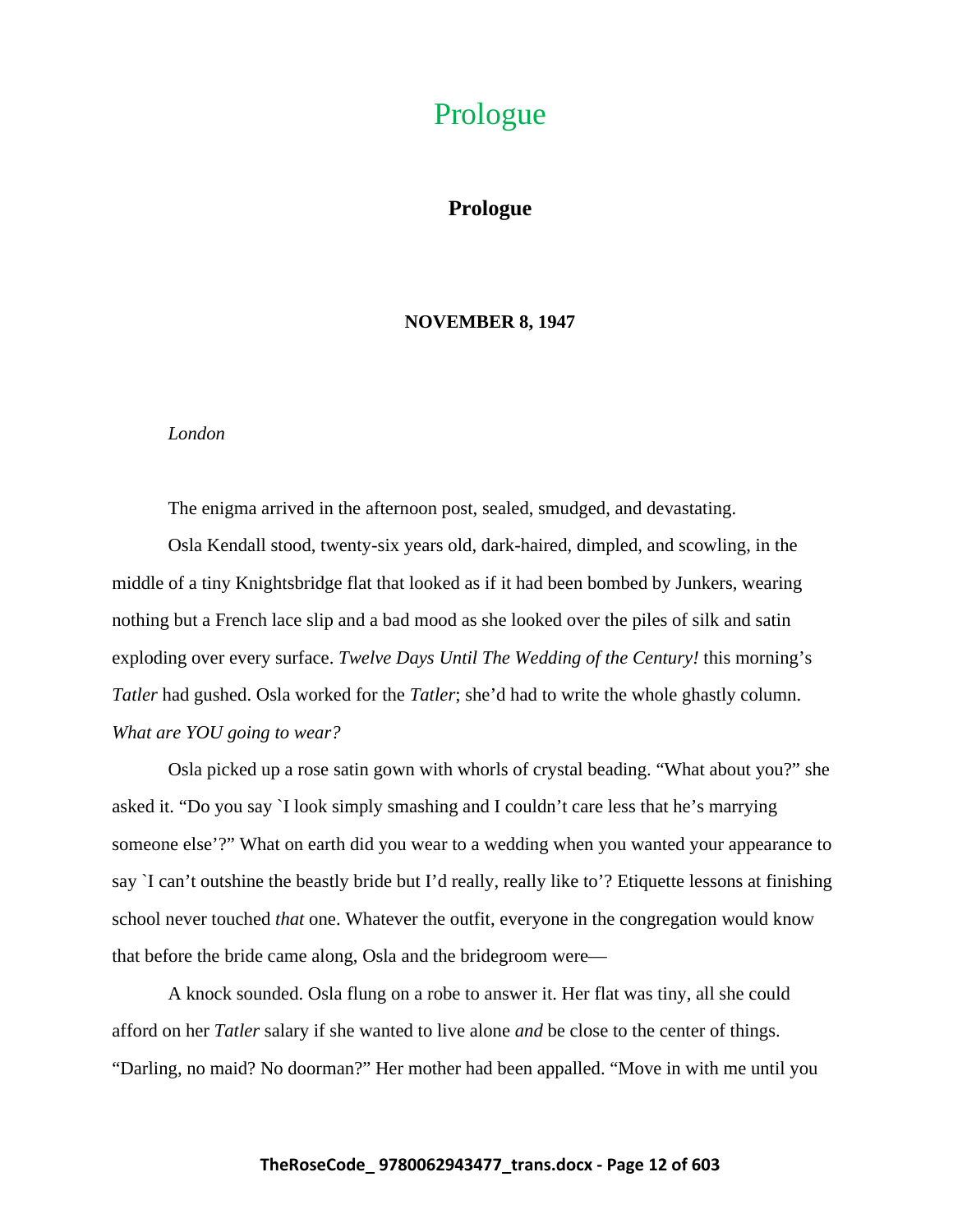find a husband. You don't need a *job*." But after sharing bedrooms with billet mates all through the war, Osla would have lived in a boot cupboard as long as she could call it her own.

"Post's come, Miss Kendall." The landlady's spotty daughter greeted her at the door, eyes going at once to the rose gown slung over Osla's arm. "Oooh, are you wearing that to the royal wedding? You look scrummy in pink!"

*It's not enough to look scrummy,* Osla thought, taking her bundle of letters. *I want to outshine a princess, an actual born-to-the-tiara princess, and the fact is, I can't.*

"Stop that," she told herself as soon as she'd shut the door on the landlady's daughter. "Do *not* fall in the dismals, Osla Kendall." All over Britain, women were planning what they'd wear for the most festive occasion since V-E Day. Londoners would queue for hours to see the flower-decked wedding carriages roll past—and Osla had an invitation to the Abbey itself. If she wasn't grateful for that, she'd be just like those ghastly Mayfair moaners blithering on about how *tiresome* it was attending the social event of the century; what a *bother* getting the diamonds out of the bank, oh, woe is me to be so tediously *privileged.*

"It'll be topping," Osla said through gritted teeth, coming back to her bedroom and chucking the rose dress over a lamp. "Simply topping." Seeing London swanning about in banners and confetti, wedding fever whisking away November chill and post-war gloom…the fairy-tale union of Princess Elizabeth Alexandra Mary and her handsome Lieutenant Philip Mountbatten (formerly Prince Philip of Greece) would mark the dawn of a new age, hopefully one where ration laws were finally swatted down and you could slather all the butter you wanted on your scones. Osla was all in favor of ushering this new era in with a slap-up celebration after all, she'd achieved her own fairy-tale ending by any woman's standards. An honorable term of service during the war, even if she could never, ever, *ever* talk about it; a flat in Knightsbridge paid for by her own salary; a wardrobe crammed with gowns all in the latest go; a job writing entertaining fluff for the *Tatler*. And a fiancé who had put a sparkling emerald on her finger, don't forget him. No, Osla Kendall had no excuse to get in a blue funk. All the business with Philip had been years ago, after all.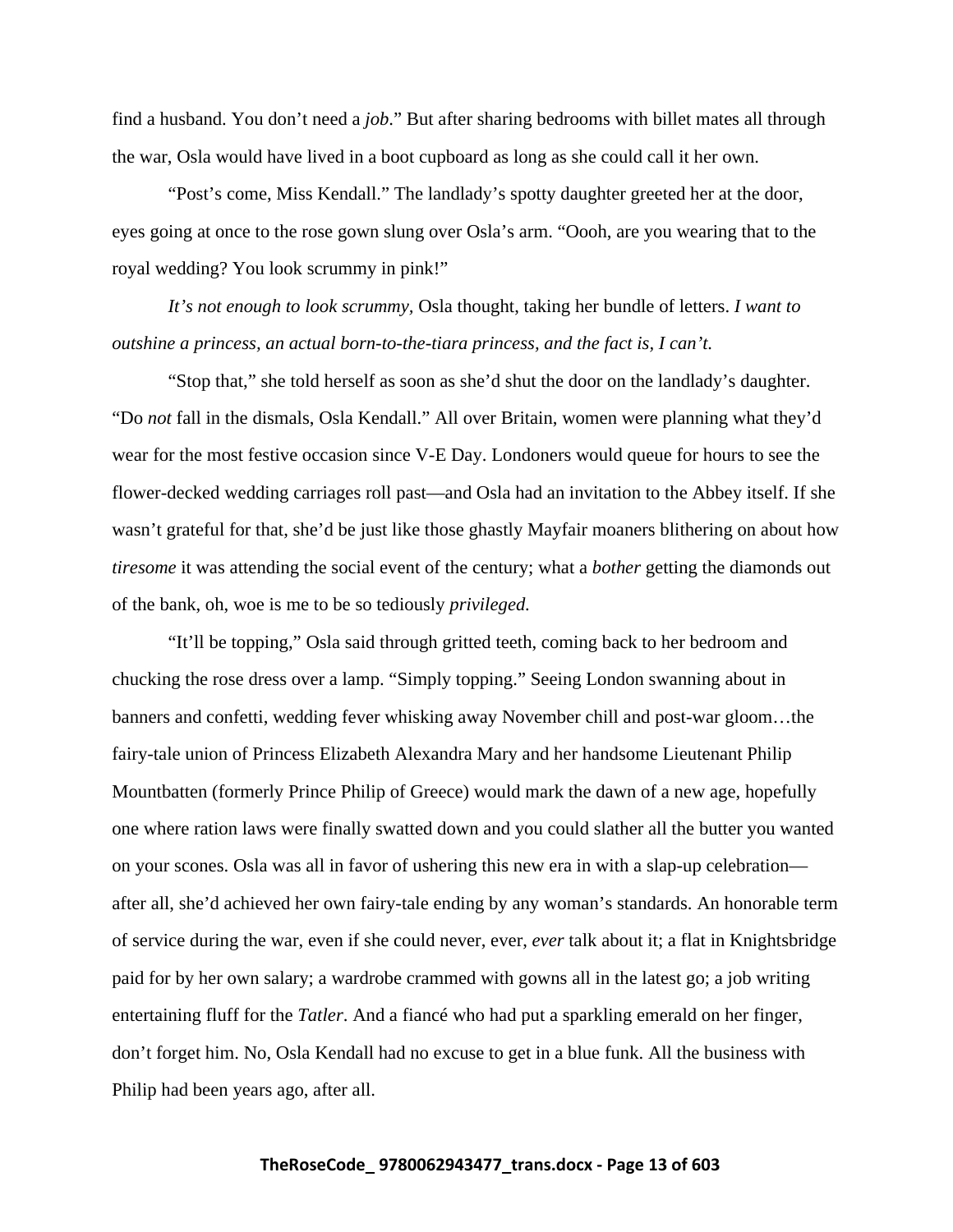But if she could have cooked up an excuse to get out of London—found some way to be geographically elsewhere (the Sahara desert, the wastes of the North pole, *anywhere*)—during the moment Philip bent his golden head and made his vows to England's future queen, Osla would have taken it in a jiff.

Ruffling a hand through disordered dark curls, she flipped through the post. Invitations, bills, more invitations…and one square, smudged envelope. No letter inside, just a torn sheet of paper with a block of scribbled nonsense letters.

The world tilted for a moment, and Osla was back: the smell of coke stoves and wet wool jumpers instead of furniture polish and tissue paper; the scratch of pencils rather than the hoot of London traffic. *What does* Klappenschrank *mean, Os? Who's got their German dictionary*?

Osla shook herself out of the past with a blink. She didn't bother to think who sent the paper—the old pathways in her mind fired up without a hitch, the ones that said firmly *Don't ask questions, just get on with it*. She was already running her fingers along the square of scribbled letters. The memory took a while to sort itself from her brain, and when it did the world tilted again.

*Vigenere cipher,* a woman's soft voice was explaining. *Here's how to crack it using a key. Though it* can *be done without…*

"Not by me," Osla muttered. She hadn't been one of the boffins who could crack ciphers with a pencil stub and a little sideways thinking.

The envelope bore a postmark she didn't recognize. No signature. No address. The letters of the cipher message were so hastily slashed, it could have been anyone's handwriting. But Osla turned the paper scrap over and saw a letterhead block, as though the page had been torn from an official pad.

#### CLOCKWELL SANITARIUM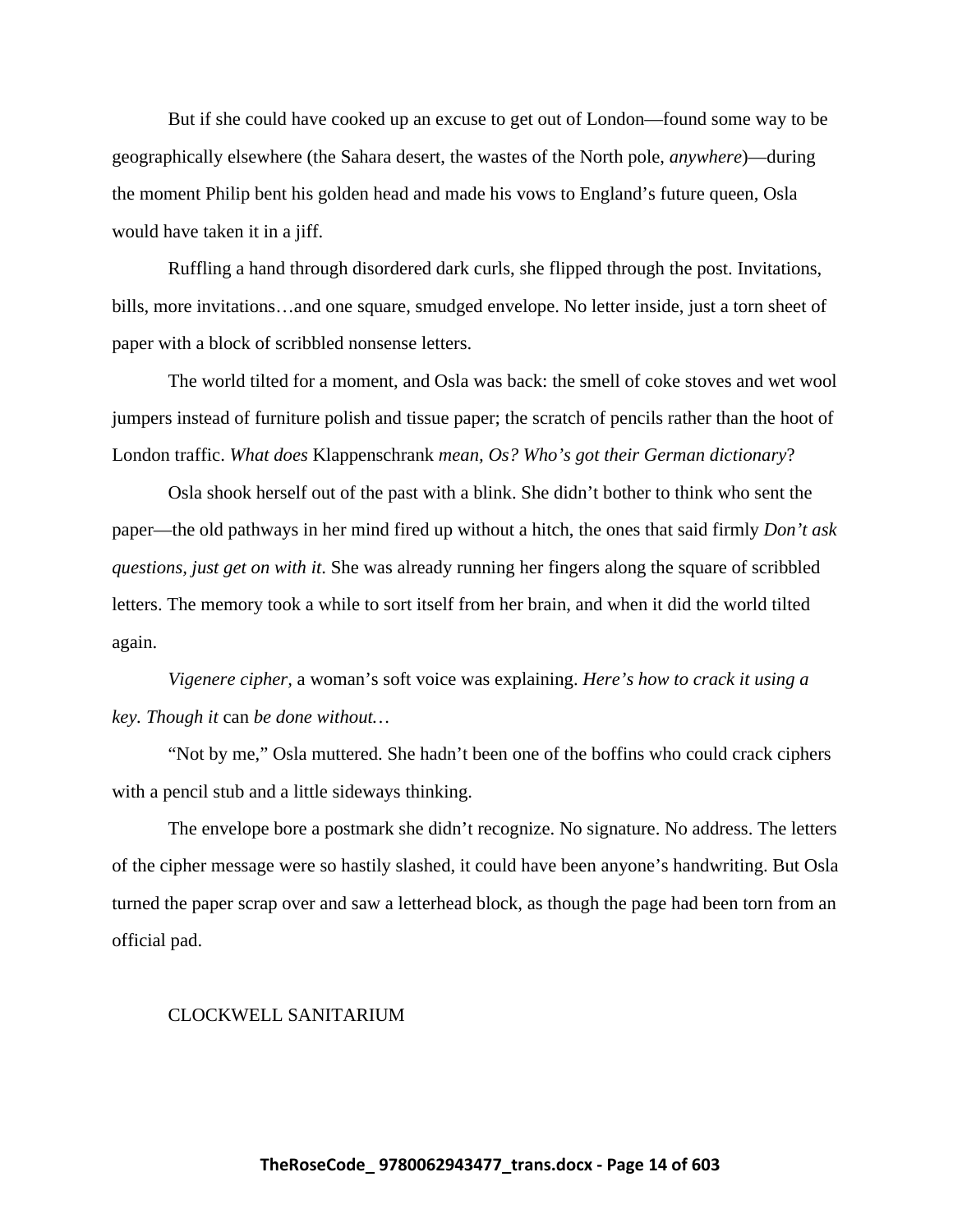"No," Osla whispered, "no—" but she was already fishing a pencil stub from the nearest drawer. Another memory, a laughing voice intoning *These have knelled your fall and ruin, but your ears were far away—English lassies rustling paper through the sodden Bletchley day!* 

Osla knew what the message's key would be: LASSIES.

She bent over the paper, pencil scratching, and slowly the cipher-text gave up its secrets.

### "Stonegrove 7602."

Osla drew a breath in as the word crackled along the telephone wires all the way from Yorkshire. Astounding how you could recognize a voice in two words, even when you hadn't heard it in years. "It's me," Osla finally said. "Did you get it?"

Pause. "Goodbye, Osla," her old friend said coolly. No *who is this—*she knew, too.

"Do not hang up on me, Mrs.—well, whatever your name *is* now."

"Temper, Os. Feeling out of sorts because you're not the one marrying a prince in two weeks?"

Osla caught her lip in her teeth before she could snap back. "I'm not faffing about here. Did you get the letter or not?"

"The what?"

"The Vigenere. Mine mentions you."

"I'm just home from a seaside weekend. I haven't looked through the post yet." There was a distant rustle of paper. "Look, why are you ringing me? I don't—"

"It's from *her,* you understand me? From the *asylum*."

A flat, stunned silence.

"It can't be," the reply came at last. Osla knew they were both thinking of their former friend. The third point in their shining war-time trio.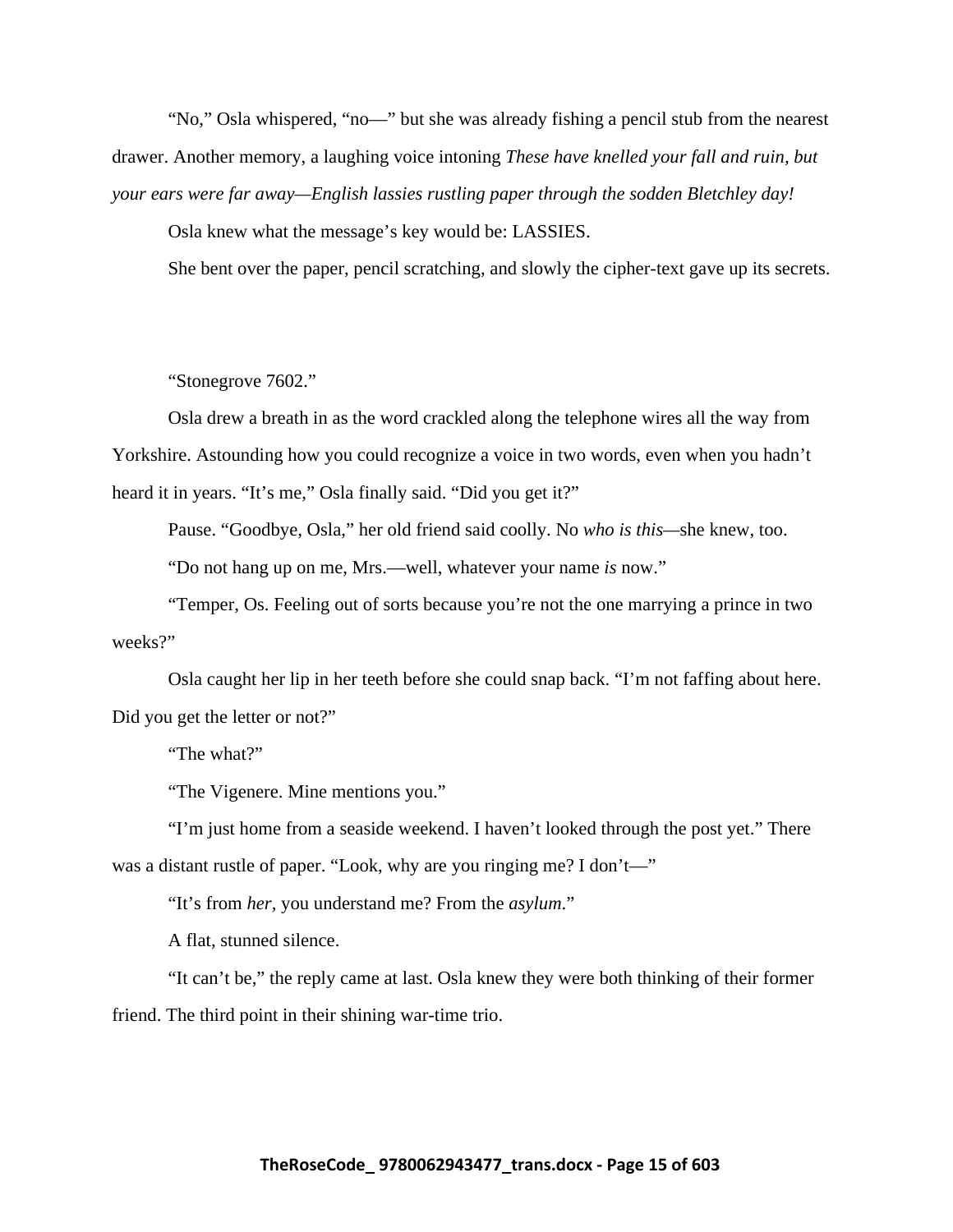More rustling, a tearing sound, then Osla heard a breath and knew that far away in Yorkshire, another block of code had come out of its envelope. "Break it, the way she showed us. The key is *lassies*."

"`English lassies rustling paper through the sodden…'" Breaking off before the next word. Secrecy was too much a habit with them both to say anything significant over a telephone line. Live six and a half years with the Official Secrets Act round your neck like a noose, and you became well accustomed to curbing every word and thought. Osla heard a pencil working on the other end, and found herself pacing, three steps across the room, three steps back. The heaps of gowns across the bedroom looked like cheap pirate's loot, gaudy and half-submerged in the wreckage of tissue and cardboard, memories and time. Three girls laughing, doing up each others' buttons in a cramped spare bedroom: *There's a dance in Bedford—an American band, they've got all the new Glenn Miller tunes…*

The voice came at last from Yorkshire, uneasy and mulish. "We don't know it's her."

"Don't be daft, of course it's her. The stationery, it's from where she—" Osla chose her words carefully. "Who else would demand our help?"

Pure fury in the words that came spitting back. "I don't owe her one bloody thing."

"She clearly thinks differently."

"Who knows what she thinks? She's *insane*, remember?"

"She had a breakdown. That doesn't mean she was loony."

"She's been in an asylum for three and a half years." Flatly. "We have no idea what she's like now. She certainly *sounds* loony—these things she's alleging…"

There was no way they could voice, on a public line, what their former friend was alleging.

Osla pressed her fingertips to her eyes. "We've got to meet. We can't discuss this any other way."

Her former friend's voice was full of broken glass. "Go to hell, Osla Kendall."

"We served there together, remember?"